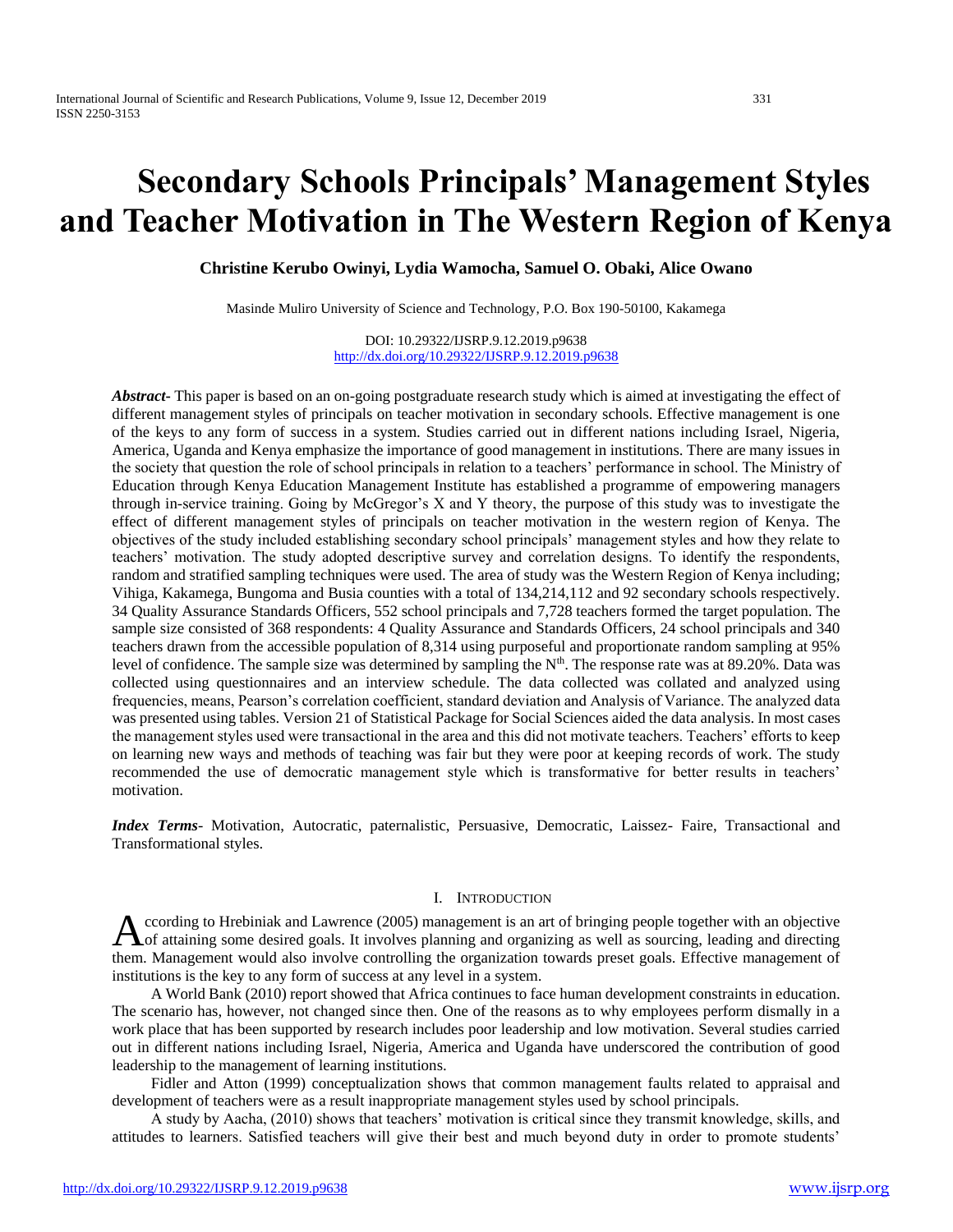performance (Mertler, 1992). Motivation has a direct influence on people's actions and behaviour towards goals (Analoui, 2000). In a school setting, motivation is either intrinsic or extrinsic (Sansone & Harackiewicz, 2000). Intrinsic positively influences individual behavior and achievement from within (Ryan & Deci, 2000) while extrinsic, is from external environment's influences. Arguably therefore, behaviors can be changed through manipulation of extrinsic factors, the main being organizational management.

 One of the reasons that reduce organizational effectiveness and productivity is the low level of organizational commitment due to unmotivated employees. Studies carried out on this subject indicate that in the case of low level of organizational commitment, organizational trust decreases (Yilmaz, 2008). If at all, the organizational trust decreases, it is rare that one should expect to get maximum satisfaction from the employees. For organizational commitment to be evident, each employee should be motivated to contribute positively to the organizational objectives. The manager too contributes to employee performance depending on his or her management styles.

 Bogler and Somech (2004) argue that when employees are engaged within the organization, they then aspire to have an impact on its programmes, procedures or strategies. Employees who are motivated intrinsically perform their work very well. This kind of motivation could be emanating from the manager's style of management. Teachers in secondary schools just like any other organization need to be intrinsically motivated to perform their duties satisfactorily (Musera, Achoka, & Mugasia, 2012).

 The study at hand explored this by looking at how different management styles of principals affect teachers' motivation.

## II. OBJECTIVE OF THE STUDY

i. To determine the relationship between secondary school principals' management styles and teachers' motivation in the Western Region of Kenya.

#### **Research Hypothesis**

The Null Hypothesis of this study was derived from the objective above;

 **H01:** There is no statistically significant relationship between secondary school principals' management styles and teachers' preparation in the Western Region of Kenya.

# **Transactional Leadership Styles**

 According to Hackman and Johnson (2009), transactional leadership approach establishes a criteria for rewarding employees in terms of creativity, performance and behavior. Leaders that exhibit this kind of leadership provide rewards for the workers' effort by recognizing their performance. Transactional leaders appreciate good performance of employees. Northhouse (2007) clarified that transactional leaders interchange prizes for the specific outcome. This style of leadership improves interaction between a leader and workers at the same time improving performance and the quality of products.

#### **Transformational Leadership Styles**

 Northhouse (2007) defined transformational leadership as a process whereby a leader engages with workers and creates a connection that raises the level of motivation and morality in both of them. Koh, et al. (1995) linked transformational leadership to three phenomenon acts. The first act is that transformational leader recognizes the need for revitalization. The leader puts an effort on the challenges which might affect the organization. The second act is that the leader has to create a new vision. The leader focuses the attention on a vision of the future, and the third act is institutionalization of change. The leader puts an effort to transform the organization. Hackman and Johnson (2009) saw transformational leaders as innovative and foresighted, interactive, visionary, empowering, and passionate.

#### **Principals' Management Styles and Teachers' Motivation**

 Motivation involves a number of factors including psychological ones that start and maintain activities towards the fulfillment of personal goals and refers to reasons that underlie behavior that is characterized by willingness and volition. Motivation of teachers can have several effects on how learners learn and their behavior towards subject matter (Ormord, 2003). Motivation of teachers in the education sector can direct behavior of the teachers towards particular goals, thus, leading to increased energy and effort, increased limitation of and persistence in activities, enhanced cognitive processing, determining what consequences would be reinforced and it could also lead to improved performance. Orphilms (2002) was of the thought that motivated teachers always looked for better ways to work and as a result they were more productive. Therefore, motivated teachers were determined to offer their best services to achieve the maximum output in qualitative education (Research Clue, 2017)

 A study carried out by Kongnyuy (2015) indicated that the school administration may find it difficult to motivate and manage teachers to ensure optimal performance. Adequate and effective motivation strategies not necessarily,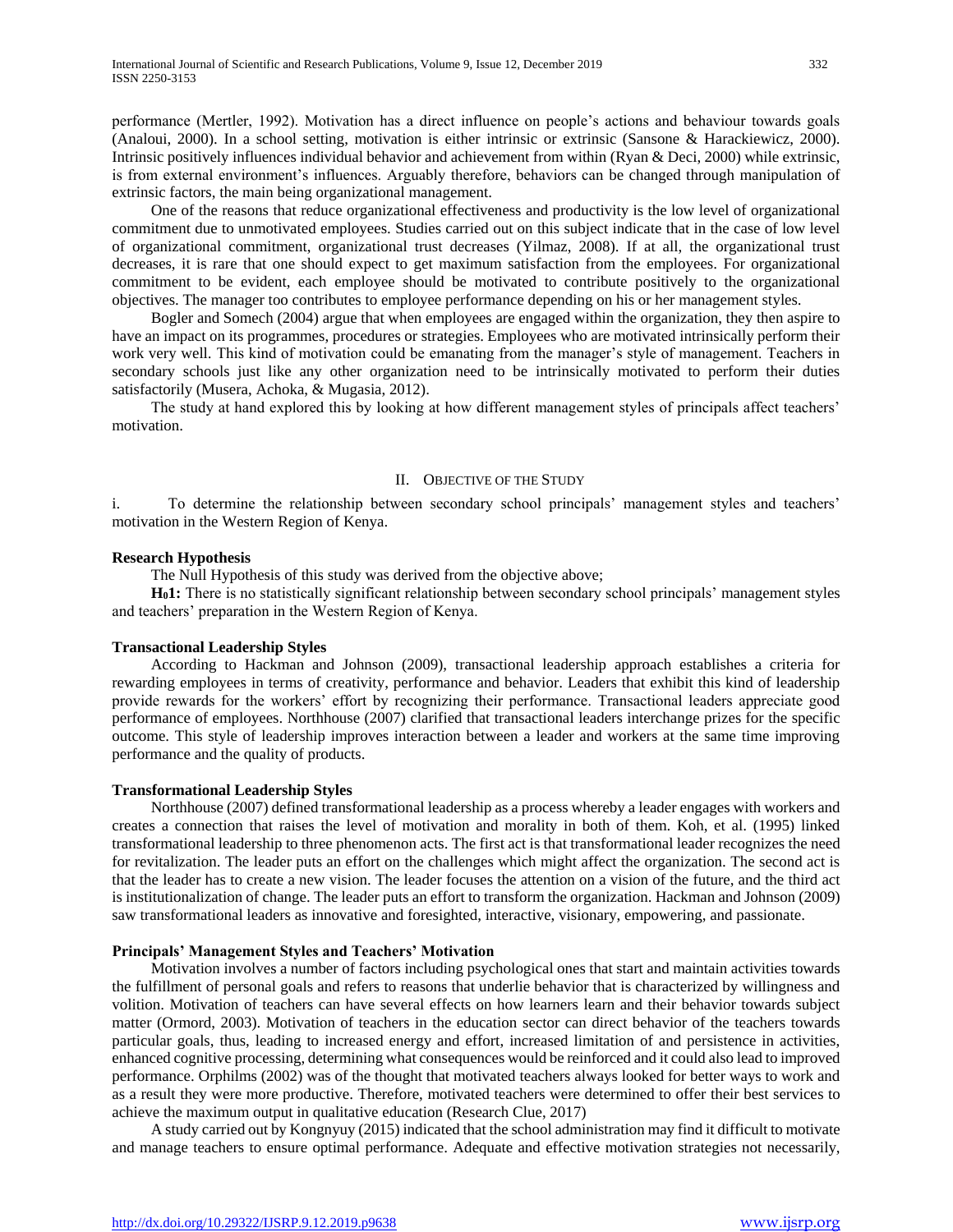financial rewards need to be identified and implemented in secondary schools for teachers to be efficient and effective, thereby, maximizing their output.

 Teacher motivation could follow the principal's management style. As regards untrained teachers, serious timelag effects have often been mitigated by high rates of wastage and turnover among the teachers (Williams, 2003). According to Okumbe (1998) the head teacher must supervise teachers in order to stimulate them towards greater pedagogical effectiveness and productivity.

 A study carried out by Jabuya (2010) on the influence of teacher motivation and teacher performance in secondary schools in Uriri was questionable following the lack of compensation to the many assignments given by head teachers. One of the objectives was to determine whether head teachers had a hand to influence the motivation of teachers' performance in secondary schools. This however did not consider their management styles. This study was to look into determining whether the principals' management styles had any effect on the level of teachers' motivation in performing their work.

# **Theoretical Framework**

 This study was anchored on Abraham Maslows Hierarchy of needs theory. Abraham Maslow developed a theory of human needs allayed in a hierarchical order that ascends from the lowest to the highest (Nachmias & Nachmias, 1996). He postulated that when human need is satisfied, it becomes a motivator. The needs in the Maslow hierarchy of needs include physiological needs that sustains human life which are food, shelter, water, air; security and/or safety needs. These involve the secured feeling ones gets in an environment. In addition, there are safety needs that centers on love and belonging-ness. Above safety are the esteem needs that are about acceptance, prestige and status. At the apex is self-actualization, a feeling of highest possible level of attainment. Maslow's theory has its place and importance to educational administrators because, within the context of this study, they needed awareness that teachers were human beings with life aspirations that needed to be met and satisfied stage by stage to all levels. Meeting and resolving these needs would foster a good working relationship at school while improving work performance. Failure to meet the needs would lower their morale, lead to more absenteeism, ineffectiveness and eventual low output.

# **Conceptual Framework**

 The study was guided by a conceptual framework which depicts the relationship between the key variables in the study. The independent variable was Secondary School Principals' Management Styles and the dependent variable was teachers' motivation. Considering the variables involved in this study there was a relationship between investigated management styles and performance of teachers in and out of class considering teachers' preparation to teach and the teaching itself. However, there were intervening variables such as the teacher's personal characteristics that could affect how different management styles relate to teachers' performance which were held constant. The intervening variables were seen to control the effect of the independent variable on the dependent variable and viceversa. For the sake of getting valid results the intervening variables were controlled by the use of randomization to reduce systematic errors. Figure 1 shows the interplay between variables that were investigated in the study.

**Figure 1: shows the interplay between variables that were investigated in the study.**

| <b>Independent Variable</b>                                         |                                                                                                                                                        | <b>Dependent Variables</b>  |
|---------------------------------------------------------------------|--------------------------------------------------------------------------------------------------------------------------------------------------------|-----------------------------|
| <b>Secondary School</b><br>Principals'<br><b>Management Styles:</b> |                                                                                                                                                        | <b>Teachers' Motivation</b> |
| Transactional<br>Transformational                                   | <b>Teacher's personal</b><br>characteristics:<br>Inter-personal<br>relationship skills<br>Integrity<br><b>Interest</b><br>Level of education<br>Gender |                             |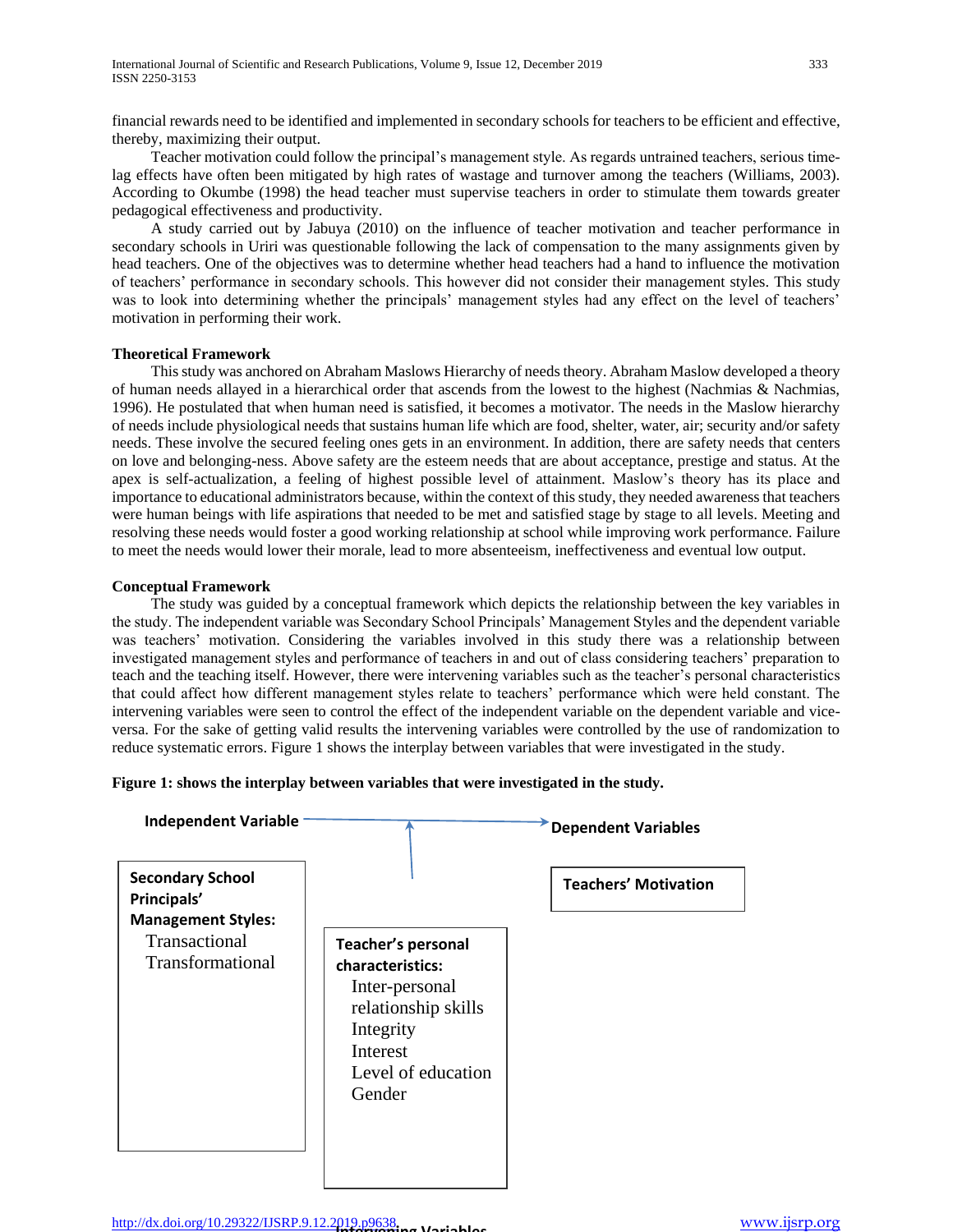#### **Target Population**

 The target population for this study comprised of 134, 214, 112 and 92 secondary schools in Kakamega, Bungoma, Busia and Vihiga Counties respectively with 34 QASOs, 552 school principals and 7,728 teachers of secondary schools. The population consisted of individuals of different characteristics brought together by a common curriculum and who were in charge of the Kenyan learners. The target population was calculated using a total of 4 counties and 552 schools from within the four counties and a total of 552 schools.

#### **Sample Size and Sampling Technique Sample Size**

 The researcher sampled with confidence considering that there was a high probability that the study was accurate statistically, with the correct sample size. Usually, the confidence level is a constant value needed for the equation, refered to as a Z-score. For this study, the Z-score from a Z Score table was 1.96 corresponding to 95% level of confidence. The study considered to use .5 standard diviation and +/- 5% as a margin of error (confidence interval) to mathematically calculate the sample size using the formula provided below:

*Sample Size = (Z-score)2 \* StdDev\*(1-StdDev) / (margin of error)2*  $((1.96)2 \times .5(.5)) / (.05)2$ (3.8416 x .25) / .0025 .9604 / .0025 384.16

385 respondents were needed

| Category             | <b>QASO</b>    | <b>Principals</b> | <b>Teachers</b> | <b>TOTAL</b> |
|----------------------|----------------|-------------------|-----------------|--------------|
| Target<br>Population | 34             | 552               | 7,728           | 8,314        |
| Sample Size          | $\overline{4}$ | 24                | 340             | 368          |

# **Table 1: Sample Size of the Study**

| <b>Respondents</b> | <b>Number Targeted</b> | <b>Number</b>    | <b>Response Rate</b>            |
|--------------------|------------------------|------------------|---------------------------------|
|                    |                        | <b>Responded</b> |                                 |
| QASOs              | 4                      | 4                | 100.00%                         |
| Principals         | 24                     | 22               | 91.67%                          |
| Teachers           | 340                    | 303              | 85.86%                          |
| Total              | 368                    | 329              | 89.20%<br>(Average)<br>Overall) |

**Source:** Field Data (2016)

**Table 2: Response Rate**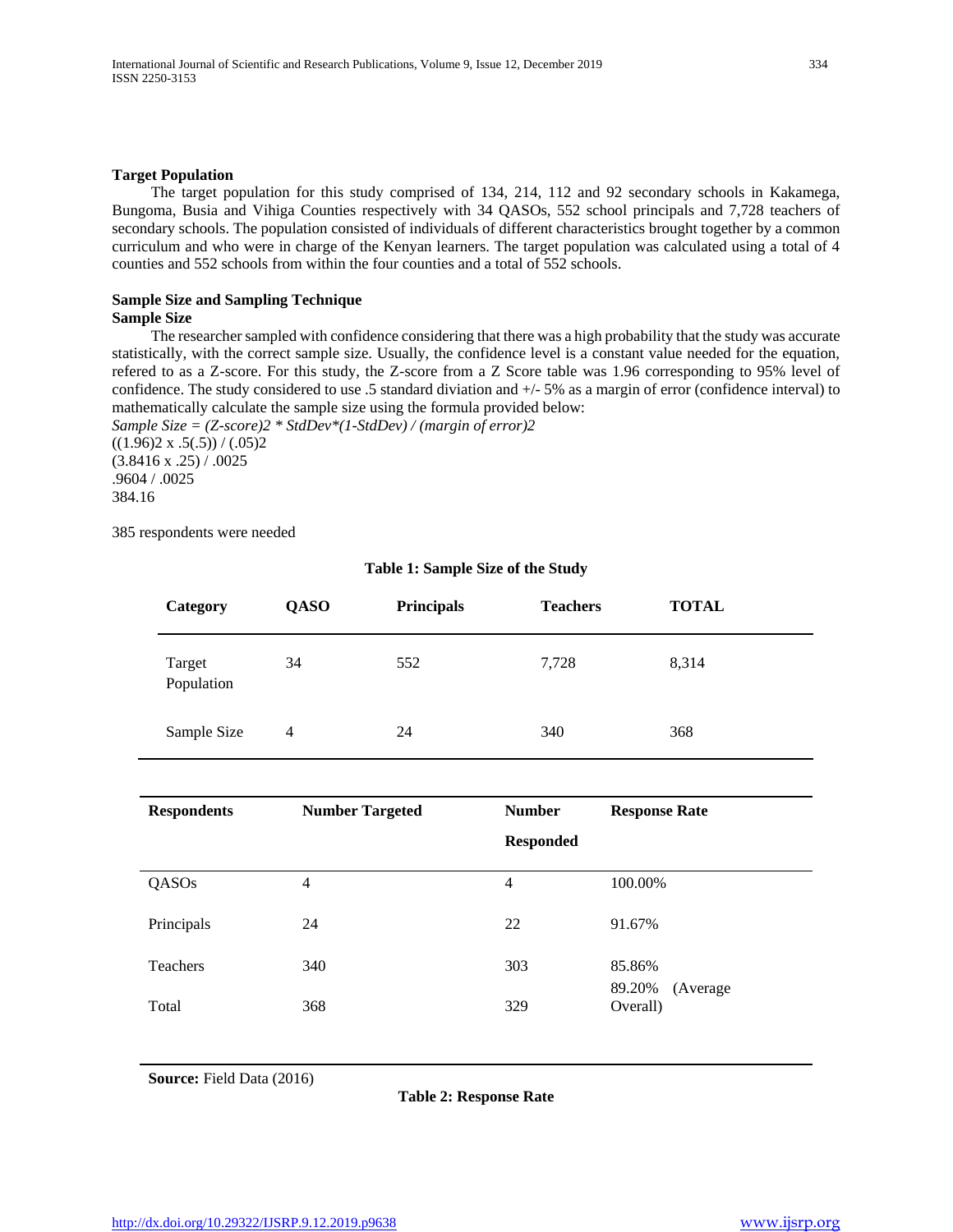#### III. METHODOLOGY

 This study utilized the descriptive survey research design and correlation designs. Descriptive survey research design was chosen because it had the ability to allow rapid collection of data from a representative sample population (Mugenda & Mugenda, 1999). Kothari (2003) explains that descriptive survey is basically concerned with describing, recording, analyzing and interpreting conditions and relationships just as they exist at present without manipulating the existing variables. Borg, Gall and Gall (1996) states that the descriptive survey design is intended to produce statistical information about aspects of education that interest policy makers and educators. This descriptive design is considered an appropriate tool of collecting given information, when the goals of the research call for both qualitative and quantitative data.

 The Correlation design was also employed in this study to illustrate in numerical terms the degree to which variables were related which could not be achieved by descriptive survey. Correlational research is described as a form of non- experimental research in which the researcher measures two variables and assesses the statistical relationship between then with little or no effort to control extraneous variables.

 These designs were suitable for the research problem because they could be used to explore and explain the existing status of the management styles in secondary schools. These designs would enable the study to relate management styles of secondary school principals to teacher motivation.

#### **Instruments of Data Collection**

 Data was collected using both primary and secondary sources. The primary sources entailed data collected first hand from the QASOs, principals and teachers. Secondary sources of data were records in schools starting with what the administration had done already in providing different management styles in the school. The main instruments used in data collection included, two self-constructed questionnaires; an interview schedules and an observation check list.

#### **Questionnaires**

 The researcher structured closed ended and open ended questions to obtain important information on secondary schools' principals' management styles and different parameters of teacher performance. The study used two different questionnaires; principals' questionnaire and teachers' questionnaire. The respondents were given freedom to respond to the questionnaire items without identifying themselves. Respondents were given a whole day, which was adequate time to give well thought out answers.

# **Interview Schedule**

 The researcher interviewed QASOs in order to get a clear picture of the management styles employed by specific principles and how these styles impacted on the way teachers performed their duties. The interview schedule had both closed ended and open ended items which gave the study reliable information, since, the interviewer was able to probe for answers from the respondents and also able to clarify areas that were not understood well by the respondents. It enabled the researcher to clarify and elaborate the purpose of the research and effectively convince respondents about the importance of the research.

# **Relationship between Secondary School Principals' Management Styles and Teachers' Motivation**

 The objective of the study aimed at finding out the relationship between secondary school principals' management styles and teachers' motivation in the Western Region of Kenya. The outcome of data analysis is presented in the table below.

# **Mean of Teachers' Responses on the Relationship between Secondary School Principals' Management Styles and Teachers' Motivation**

| Poor | Fair  | Good | Very  | <b>Excellent</b> |
|------|-------|------|-------|------------------|
|      |       |      | good  |                  |
|      | 32.05 | 16.9 | 12.63 | 1.72             |
| 36.7 |       |      |       |                  |
|      |       |      |       |                  |

**Source: Field Data (2017)**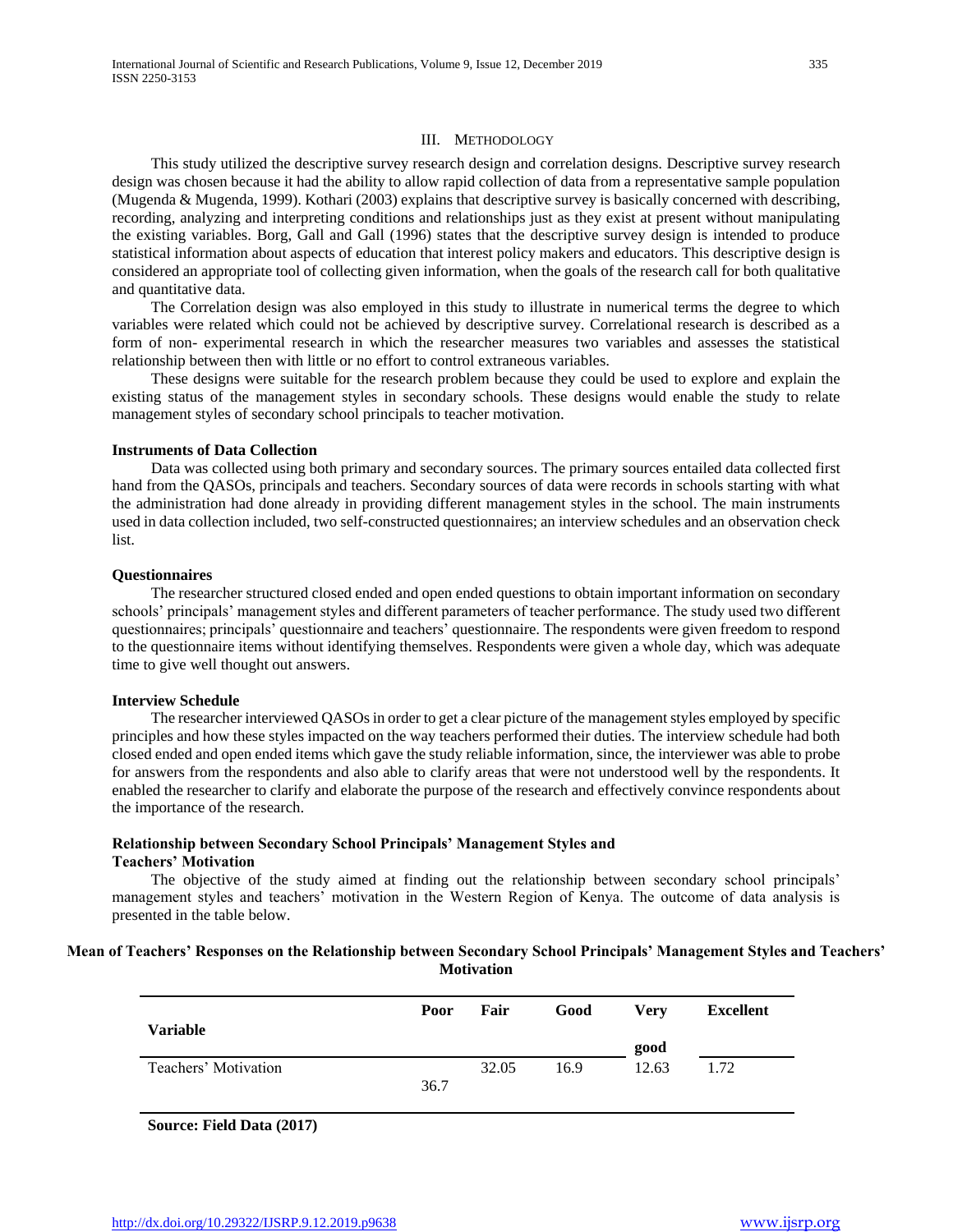International Journal of Scientific and Research Publications, Volume 9, Issue 12, December 2019 336 ISSN 2250-3153

 The table above gives the Mean of teachers' responses on the effect of secondary schools' principals' management styles on teachers' motivation. Averagely, 36.7% of the respondents indicated that the score on teachers' motivation was poor, 32.05% was fair and only 16.9% was good. Qualitative analysis of this objective indicated that, principals' management styles had a role in the motivation of teachers. Considering the responses from the participants, most of the attributes pointing to the teachers' motivation were poor. This implies that the management styles used by secondary school principals impacted negatively on teachers' motivation and hence impacted negatively on the teachers' performance.

 The study tested the relationship between principals' management style and teachers' motivation using inferential statistics and presented the results in the section below.

#### **Correlation Analysis of Principals Management Style and Teachers' Motivation**

 The study sought to determine the strength of the relationship between Principals' Management Style and Teachers' Motivation. The results are presented in Table 3.

| Model 1                        | <b>Unstandardized</b><br><b>Coefficients</b> |               | <b>Standardized</b><br><b>Coefficients</b> | Т     | Sig. |
|--------------------------------|----------------------------------------------|---------------|--------------------------------------------|-------|------|
|                                | B                                            | Std.<br>Error | Beta                                       |       |      |
| (Constant)                     | 1.701                                        | .681          |                                            | 2.397 | .013 |
| Principals<br>Management Style | .222                                         | .123          | .112                                       | 1.805 | .072 |

# **Table 3: Coefficients' Determination of Principals Management Style and Teachers' Motivation**

a. Dependent Variable: Teacher motivation

#### **Source: SPSS Output**

 Table 3 provides the information needed to predict teachers' motivation from Principals' Management Style. Both the constant and teachers' motivation contribute significantly to the model. The regression equation was presented as follows; **Y**= 1.701 +.222**x**

# Where **Y**=Teachers' motivation

# **x**=Principals' Management Style

 This implies that teachers' motivation explains 12.3% of the teachers' performance when other factors were held constant. [Moreover, it is important for practising managers to understand the Maslow's hierarchy](about:blank) [of needs theory's rigidity. Alternatively,](about:blank)  [managers ought to employ Alderfer's ERG model](about:blank) [which was introduced by Clayton Paul Alderfer](about:blank) as a modified version of Maslow's [theory](about:blank) [of needs. In the ERG model, Alderfer presented three groups of core needs as : Existence;](about:blank) [Relatedness and Growth \(ERG\). This](about:blank)  [model elaborates the concept that instead of starting](about:blank) [with basic needs of satisfaction, one can work on all the three needs simultaneously](about:blank)  [without](about:blank) [following or considering the traditional way to start with basic needs. Fro this new theory,](about:blank) it can be derived that a culture was a [drawback of Maslow's theory that was taken into](about:blank) [consideration by ERG model.](about:blank)

# **The Model Summary of Principals' Management Style and Teachers' Motivation**

The study obtained the model summary of teachers' motivation and presented the results in the Table 4.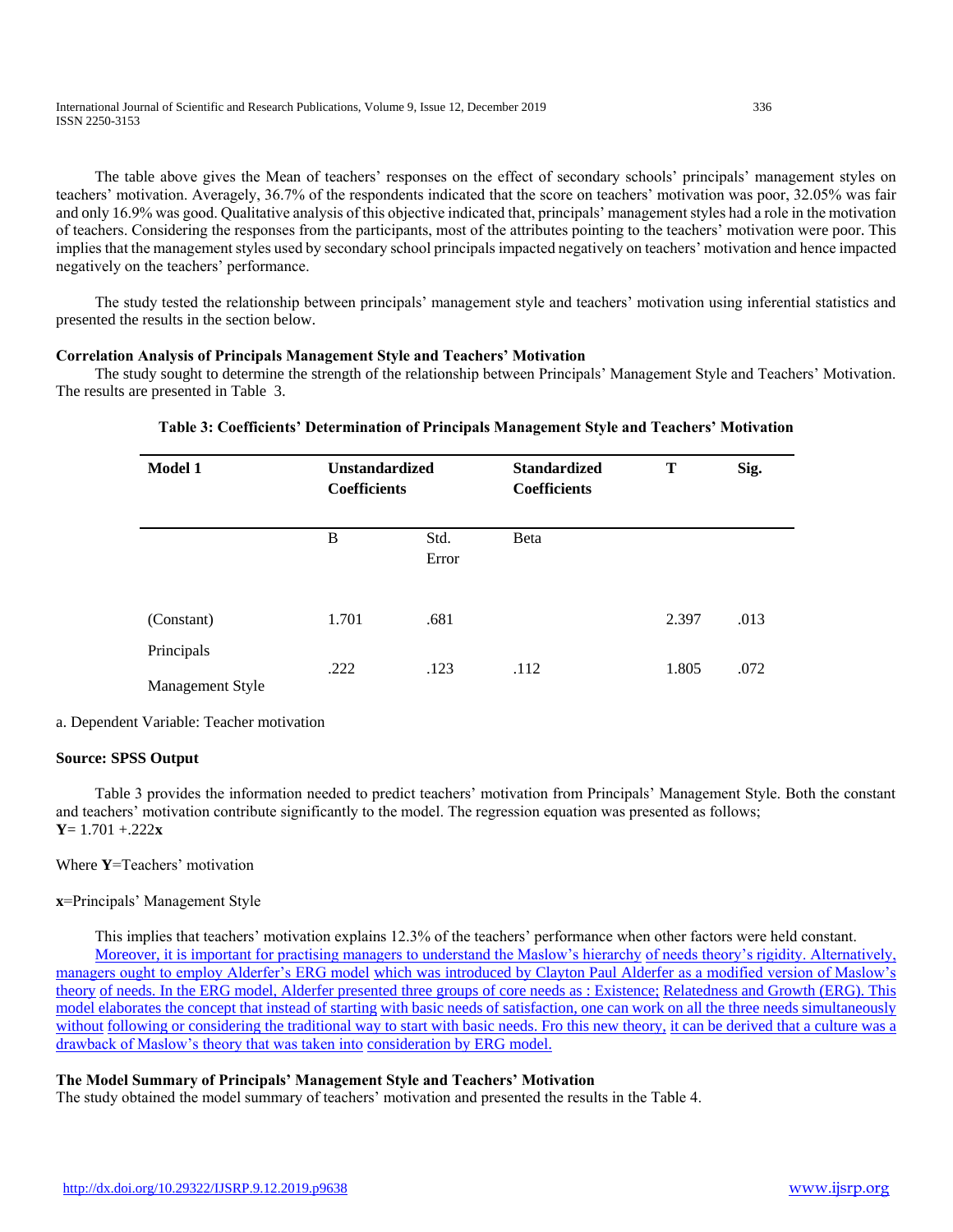| Model | R              | <b>R</b> Square | <b>Adjusted R</b><br><b>Square</b> | <b>Std. Error of the</b><br><b>Estimate</b> |
|-------|----------------|-----------------|------------------------------------|---------------------------------------------|
| 1     | $.385^{\rm a}$ | .148            | .108                               | 1.401                                       |

# **Table 4: Model Summary of Principals' Management Style and Teachers' Motivation**

a. Predictors: (Constant), Teachers' Motivation

#### **Source: SPSS Output**

The regression model in Table 4 shows the R and  $\mathbb{R}^2$  value representing the simple correlation. The R value was 0.385 which indicates a fairly strong correlation. The  $R^2$  value indicates how much of the dependent variable (Teachers' Motivation), can be explained by the independent variable (Principals' Management Style). In this case, 14.8% can be explained. This therefore implies that there was a positive correlation between Principals' Management Style and the teachers' motivation.

# **ANOVA of Principals' Management Style and Teacher Motivation**

 The study further sought to find out how Principals Management Style could predict Teacher Motivation. ANOVA analysis yielded the results in Table 4.21.

| <b>Model 1</b>         | Sum of            | df        | <b>Mean</b>    | F     | Sig.               |
|------------------------|-------------------|-----------|----------------|-------|--------------------|
|                        | <b>Squares</b>    |           | <b>Square</b>  |       |                    |
| Regression<br>Residual | 94.277<br>541.726 | 13<br>276 | 7.252<br>1.963 | 3.695 | 0.000 <sup>b</sup> |
| Total                  | 636.003           | 289       |                |       |                    |

**Table 5: ANOVA<sup>a</sup> of Principals' Management Style and Teachers' Motivation**

a. Dependent Principals Management Style

b. Predictors: (Constant), Teacher Motivation

# **Source: SPSS Output**

 The study meant to test whether there was any statistically significant relationship between principals' management styles and teachers' motivation in the Western Region of Kenya. The null hypothesis stated:

 **H01:** There is no statistically significant relationship between secondary school principals' management styles and teachers' motivation in the Western Region of Kenya.

 In this study, any output of a probability value below 0.05, thre null hypothesis will be rejected and the alternate hypothesis accepted.

 ANOVA test was conducted and results in Table 4.21 indicate that the regression model predicts the outcome variable significantly. This indicates the statistical significance of the regression model that was applied with F statistic of 3.695 and a probability value of 0.000 that was below 0.05. Therefore, the null hypothesis was rejected and the alternate hypothesis accepted. The alternate hypothesis that stated there was a statistically significant relationship between secondary school principals' management styles and teachers' motivation in the Western Region of Kenya was true indicating on overall, the model applied can significantly predict the outcome variable.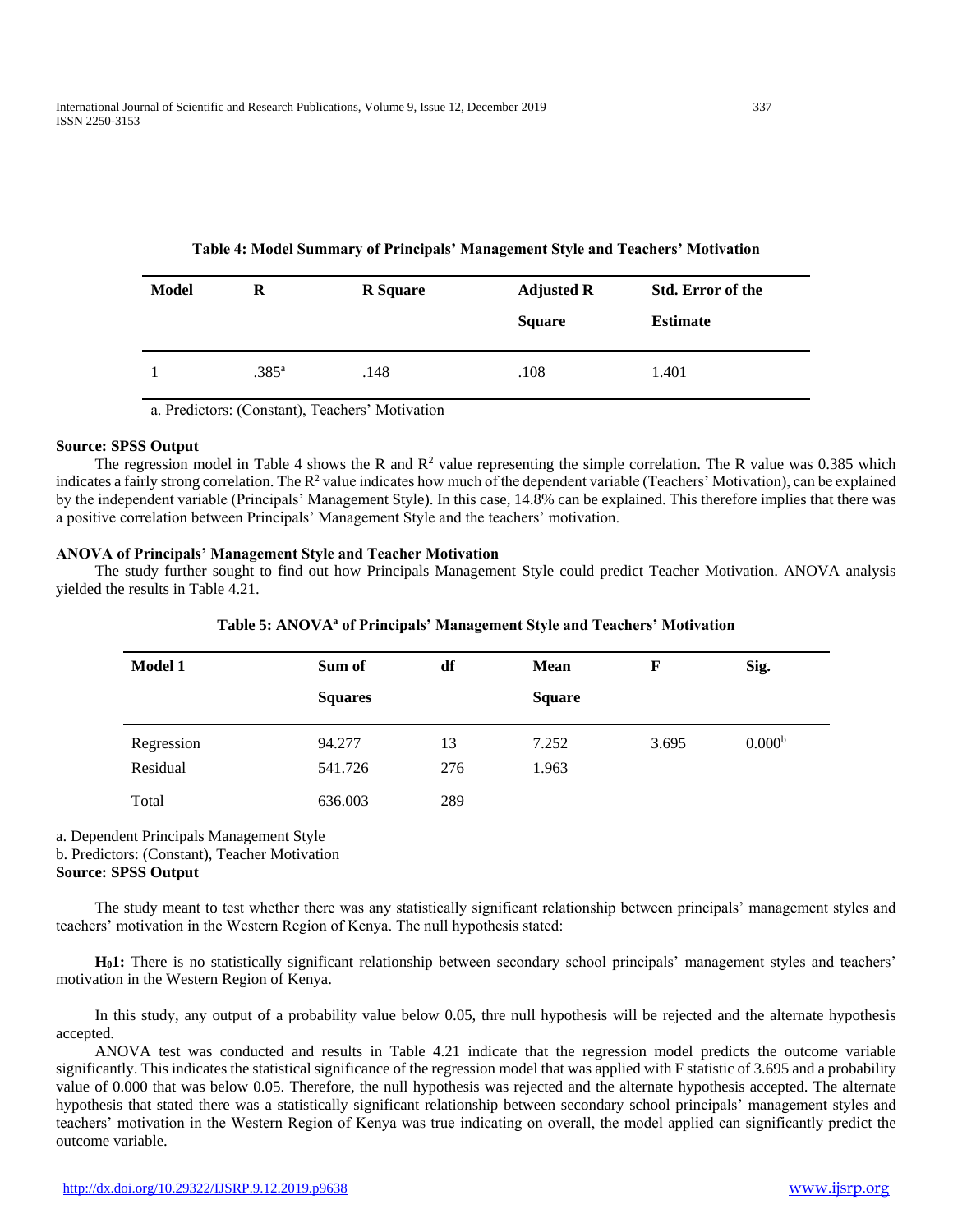#### IV. DISCUSSION

 According to qualitative responses, most teachers do not like the management styles of their principals, which they claimed to be autocratic and insensitive to their needs. They indicated that principals who have been given a lot of autonomy by the Teachers' service Commission (TSC) and bears the final word for the school do not treat them with respect and with the required professional approaches but were mainly authoritative. Qualitative responses indicated that teacher's viewed their principals as harsh and with low regard to protocol when handling them, evinced by the practice of principals dealing with them directly instead of acting through the Heads of Department (HOD).

 Majority of the respondent's views indicated that principals use coercion to ensure that teachers give in to their demand without questioning. This implies that most principals use the autocratic management style more than any other management styles. A study done by Abwalla, (2014) examined the principals' leadership style and teachers' performance in secondary schools of Gambella Regional state, Ethiopia revealed that democratic was the most practiced leadership styles in general secondary schools of Gambella region and that the teachers' performance was generally moderate. The study recommended that principals should neat a mixture of autocratic and democratic styles of leadership. A study done in Tanzania showed that the best performing schools in Morogoro and the Songea districts of the country used more democratic leadership style at (67%) of the cases compared to least performing schools (at 33%) while *laissez Faire* management style (at 25%), autocratic management style (at 25%) and democratic leadership style (at 50%) were the most dominant leadership styles (Machumu & Kaitila, 2014). These studies indicate the wisdom of adopting diverse leadership styles in a secondary education institution in order to achieve the desired goals.

# V. CONCLUSION

 The objective of the study aimed at finding out the relationship between secondary school principals' management styles and teachers' motivation. The study revealed that majority of teachers were not motivated to engage in class and also to mark books and exams scripts. The study further revealed that the majority of teachers were not motivated to discuss learner's performance on one to one with the student as well as not willing to discuss learner's behavior with parents. The study also revealed that the majority of teachers were not motivated to organize their working area and that the majority of teachers were not motivated to supervise learners and cocurricular activities.

 The study further revealed that the majority of teachers were not motivated to visionary thinking and pursuit of purpose while a slight majority possess good self-esteem with an attitude of success. The study revealed that that majority of teachers were not motivated to work beyond expected time and majority were not motivated to effective management of time. Majority of teachers were poorly motivated to be optimistic about the school leadership and management. In addition to these, the majority of teachers were not motivated for voluntary participation in corporate social responsibility. Furthermore, the majority of teachers were not motivated to commit themselves beyond the call of duty for the school to meet the learners' needs. They only did what was indicated on the duty roster and nothing more. This clearly showed that the principals' management styles in application had a negative effect on the teachers' motivation to perform their duties.

 The null hypothesis that stated: H03: There is no statistically significant relationship between secondary school principals' management styles and teachers' motivation in the Western Region of Kenya was rejected and the alternate hypothesis accepted because, the output of a probability value below 0.05.

#### **REFERENCES**

- [1] Aacha, M. (2010). Motivation and the performance of primary school teachers in Uganda : A case of Kimaanya-kyabakuza division, makasa district. Unpublished dissertation, Makerere University, Kampala
- [2] Abwala, J. (2014). The Principals' Leadership Style and teachers' Performance in Secondary Schools of Gambella Regional State. Ethiopia. Jimma University
- [3] Analoui, F. (2000). *What Motivates Senior managers? The Case of Romania*. Journal of Managerial Psychology, 15(4), 324-340
- [4] Bogler, G. A., & Somech, T. O. (2004). *Leadership and Decision Making.* Tehran: Hakimbashi Publishers.
- [5] Borg, W. R., Gall, M. D., & Gall, D. J. (1996). *Educational Research .* New York: Longhorn Publishers.
- [6] Fidler, B., & Atton, T. (1999). Poorly Performing Staff in Schools and how to Manage Them. London: Routledge.
- [7] Hackman, C. & Johnson, P. (2009). *Management Styles for Successful Management.* New York: McGraw- Hill.
- [8] Hrebiniak ,H. & Lawrence, D. (2005) Agreement on leadership Perceptions on Personnel Psychology, 45(1), 141-164.
- [9] Jabuya, M. A. (2010). Influence of motivation on Teacher Performance in Secondary School in Uriri Sub-County, Kenya. Unpublished Thesis, Maseno University.
- [10] Kongnyuy P. (2015). Motivation and Changing Fortunes in Teachers' Output: Empirical
- [11] Evidence from Selected Secondary Schools in North West Region of Cameroon University of Bamenda. Bamenda
- [12] Kothari, C. (2004). *Research Methodology- Methods and Techniques.* New Delhi: New Age international (P) Ltd,